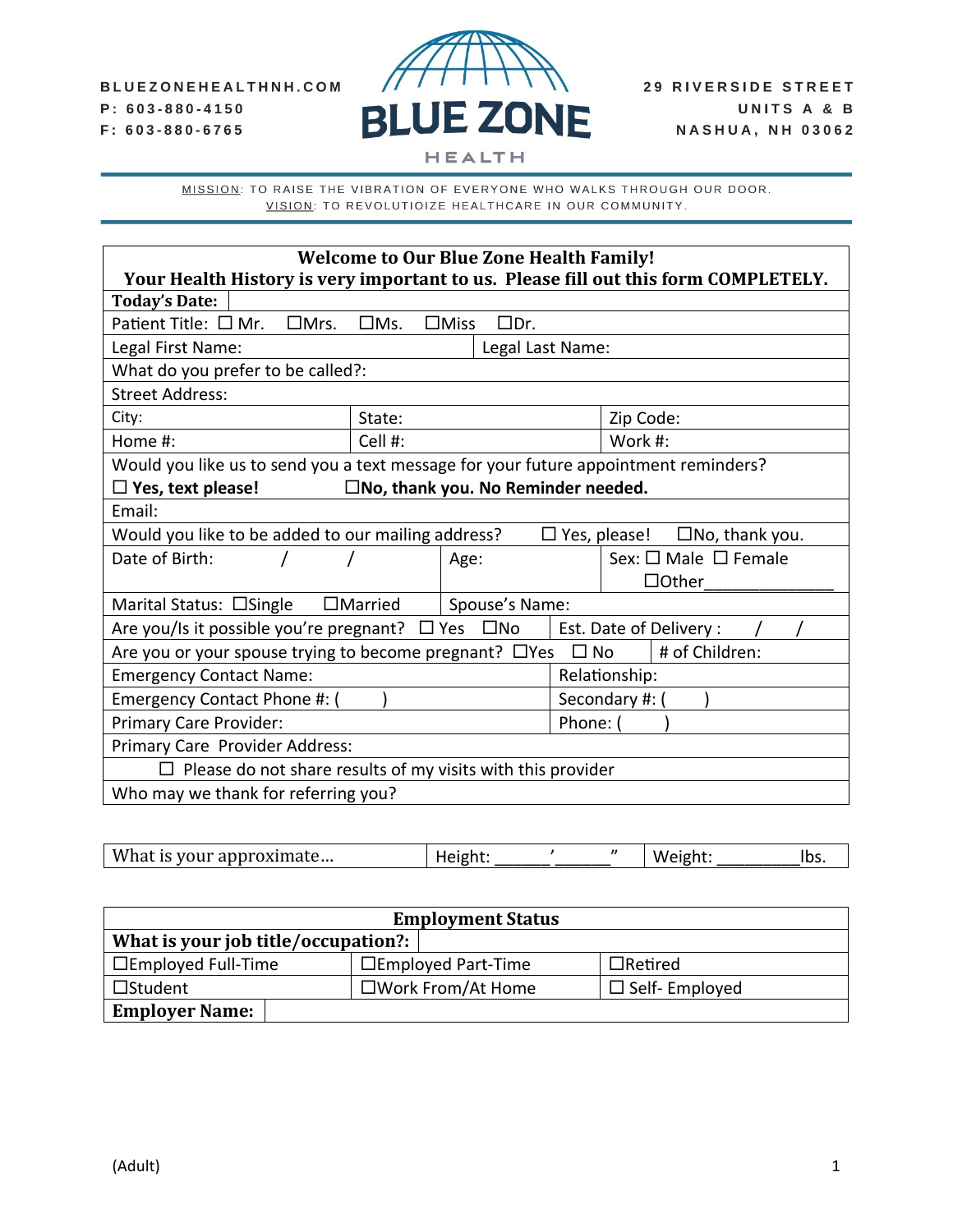BLUEZONEHEALTHNH.COM  $P: 603 - 880 - 4150$  $F: 603 - 880 - 6765$ 



MISSION: TO RAISE THE VIBRATION OF EVERYONE WHO WALKS THROUGH OUR DOOR. VISION: TO REVOLUTIOIZE HEALTHCARE IN OUR COMMUNITY.

## **Consent to Treat and Bill**

By signing below, I understand that I hereby authorize Blue Zone Health (hereafter "BZH") to disclose my medical information for the purpose of treatment, payment, healthcare operations and coordination of care. I understand that I am responsible for payment in full of all charges. I request that payment of authorized Medicare and other insurance benefits be paid directly to BZH. I also authorize BZH to release all information necessary for the processing of insurance claims to Health Care Financing Administration (HFCA), its agents or any other insurance company to determine the benefits payable for related services. I understand that if I refuse to sign this consent for the purpose of treatment, payment and health care operations, the healthcare provider has the right to refuse to give care.

I understand that by authorizing this release of my medical records I also release BZH from all legal responsibility or liability that may arise from the release of these medical records. This authorization is valid until further notification to the contrary.

I acknowledge that I have been made aware of the privacy policy of this office, as it pertains to the privacy and confidentiality of my medical records. If I would like to have a more details concerning the privacy of my Patient Health Information I can ask to read the HIPPA NOTICE that is available to me at the front desk before signing this consent.

## **HIPAA Disclosure**

In an effort to maintain patient confidentiality and the guidelines within the HIPAA regulations, please fill out this section in regards to having someone other than you obtain information regarding upcoming appointments and/or information from your medical record.

 $\Box$  I give permission to the following family/friend:

| Name: | D. | nl.<br>. |
|-------|----|----------|
|       |    |          |
|       |    |          |

☐ I decline to give permission to a family member/friend.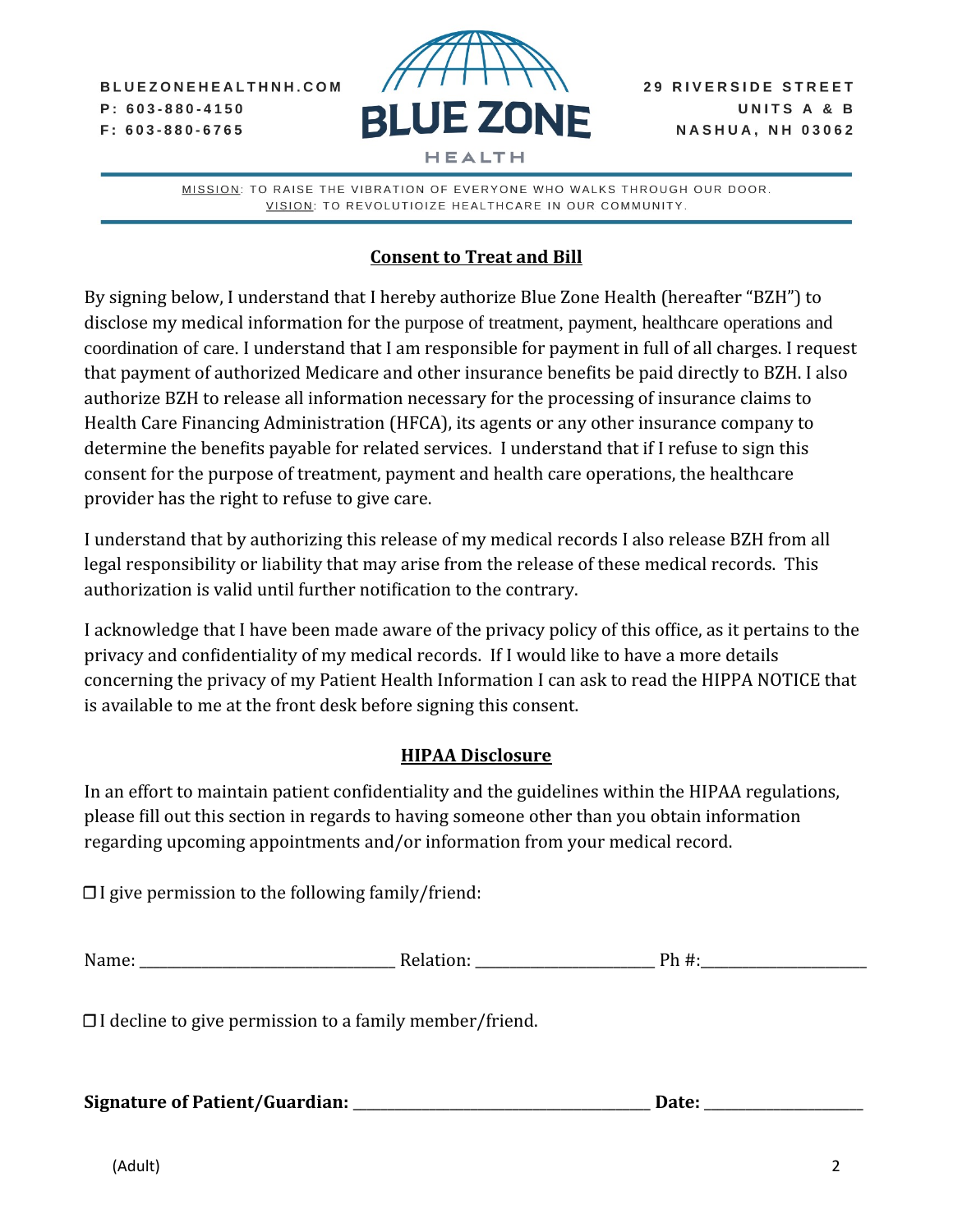

| Why are you seeking care with us?                          | $\square$ Pain<br>$\square$ Wellness | $\Box$ Nutrition/Lifestyle    |
|------------------------------------------------------------|--------------------------------------|-------------------------------|
| What area(s) of your health are you concerned about?       |                                      |                               |
|                                                            |                                      |                               |
|                                                            |                                      |                               |
|                                                            |                                      |                               |
|                                                            |                                      |                               |
|                                                            |                                      |                               |
|                                                            |                                      |                               |
|                                                            |                                      |                               |
|                                                            |                                      |                               |
|                                                            |                                      |                               |
|                                                            |                                      |                               |
|                                                            |                                      |                               |
| When did your symptoms start?                              |                                      |                               |
|                                                            |                                      |                               |
|                                                            |                                      |                               |
|                                                            |                                      |                               |
| Have you missed work due to this condition?                |                                      | $\square$ Yes<br>$\square$ No |
|                                                            |                                      | How Long?                     |
|                                                            |                                      |                               |
| Have you had any previous tests, x-rays, CT scans or MRI's |                                      | $\square$ No<br>$\Box$ Yes    |
| previously taken?                                          |                                      | What was done?                |
|                                                            |                                      |                               |
|                                                            |                                      |                               |
|                                                            |                                      | Where?                        |
| Have you been to a chiropractor before?                    |                                      | $\Box$ No<br>$\Box$ Yes       |
|                                                            |                                      |                               |
|                                                            |                                      | Name/Office:                  |
| Have you ever had a professional massage before?           |                                      | $\Box$ No<br>$\Box$ Yes       |
|                                                            |                                      |                               |
|                                                            |                                      | Name/Office:                  |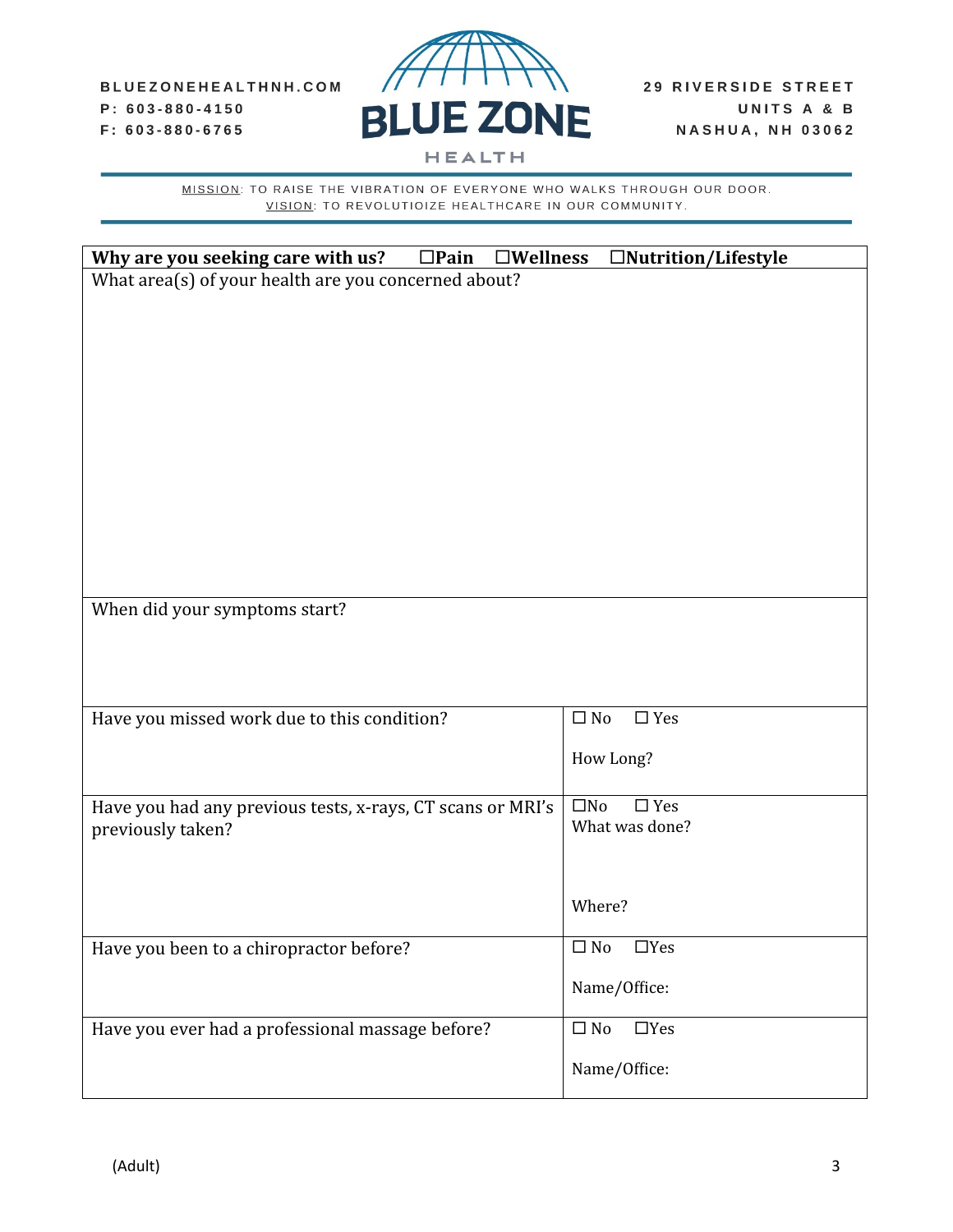## BLUEZONEHEALTHNH.COM P: 603-880-4150

F: 603-880-6765



| Please check the following boxes if you HAVE OR HAD any of the listed symptoms/conditions. |                             |                                 |                             |
|--------------------------------------------------------------------------------------------|-----------------------------|---------------------------------|-----------------------------|
| Cardiovascular                                                                             | <b>Digestive</b>            | <b>Endocrine</b>                | Integumentary               |
| $\square$ No issues                                                                        | $\square$ No issues         | $\square$ No issues             | $\Box$ No issues            |
| □High blood pressure                                                                       | $\Box$ Reflux/Heartburn     | □Thyroid Issues                 | □Skin Cancer                |
| □Low Blood Pressure                                                                        | $\Box$ Ulcer                | □Immune Disorders               | $\square$ Psoriasis         |
| □High Cholesterol                                                                          | $\Box$ Constipation         | □Frequent Infections            | $\square$ Eczema            |
| □Poor Circulation                                                                          | $\Box$ Diarrhea             | $\Box$ Hypoglycemic             | $\Box$ Acne                 |
| $\Box$ Fainting                                                                            | □Food Sensitivities         | $\square$ Diabetic              | $\Box$ Rash                 |
|                                                                                            |                             | Type $I \Box$<br>Type II $\Box$ |                             |
| $\Box$ Angina/Chest pain                                                                   | □ Anorexia/Bulimia          | $\square$ Swollen/hard glands   | $\Box$ Other                |
| □Excessive Bruising                                                                        | $\square$ Poor appetite     | □Low Energy                     |                             |
| $\Box$ Palpitations                                                                        | $\Box$ Other                | $\Box$ High stress              |                             |
| $\Box$ Other                                                                               |                             | □Low Libido                     |                             |
|                                                                                            |                             | $\Box$ Fatigue                  |                             |
|                                                                                            |                             | $\Box$ Other                    |                             |
| Genitourinary                                                                              | Musculoskeletal             | Neurological                    | <b>Respiratory</b>          |
| $\square$ No issues                                                                        | $\square$ No issues         | $\square$ No issues             | $\square$ No issues         |
| □Kidney Stones                                                                             | $\Box$ Upper back Pain      | $\square$ Sciatica              | $\Box$ Asthma               |
| $\square$ Prostate Issues                                                                  | $\Box$ Mid-back Pain        | $\Box$ Pins and Needles         | $\Box$ Apnea                |
| □Erectile dysfunction                                                                      | □Low back Pain              | $\Box$ Numbness                 | □Persistent cough           |
| $\Box$ Bedwetting                                                                          | □Neck Pain/Stiffness        | $\Box$ Dizziness                | $\Box$ Difficulty breathing |
| □Recurrent UTI                                                                             | $\Box$ Headaches            | $\Box$ Tremors                  | $\Box$ Hay fever            |
| $\Box$ Infertility                                                                         | $\Box$ Migraines            | □Blurred Vision                 | $E$ Emphysema               |
| $\Box$ Ovarian Cysts                                                                       | $\Box$ Osteoporosis         | □ Carpal Tunnel                 | $\Box$ Pneumonia            |
| $\square$ PMS symptoms                                                                     | $\Box$ Arthritis            | $\Box$ Anxiety                  | $\Box$ Bronchitis           |
| $\Box$ Other                                                                               | $\Box$ Arm/hand pain        | $\Box$ Depression               | $\Box$ Other                |
|                                                                                            | $\square$ Shoulder problems | $\Box$ Irritability             |                             |
|                                                                                            | □Plantar Fasciitis          | □Visual Disturbances            |                             |
|                                                                                            | $\square$ Foot/ankle pain   | □Loss of balance                |                             |
|                                                                                            | $\Box$ Leg pain             | □Blurred Vision                 |                             |
|                                                                                            | $\Box$ Hip problems         | $\Box$ Loss of taste            |                             |
|                                                                                            | $\Box$ TMJ issues           | $\Box$ Loss of smell            |                             |
|                                                                                            | $\square$ Scoliosis         | $\Box$ Bell's Palsy             |                             |
|                                                                                            | □Poor Posture               | $\Box$ Loss of hearing          |                             |
|                                                                                            | $\Box$ Other                | $\square$ PTSD                  |                             |
|                                                                                            |                             | $\Box$ Other                    |                             |
| Are there any past or current medical conditions you have not told us about?               |                             |                                 |                             |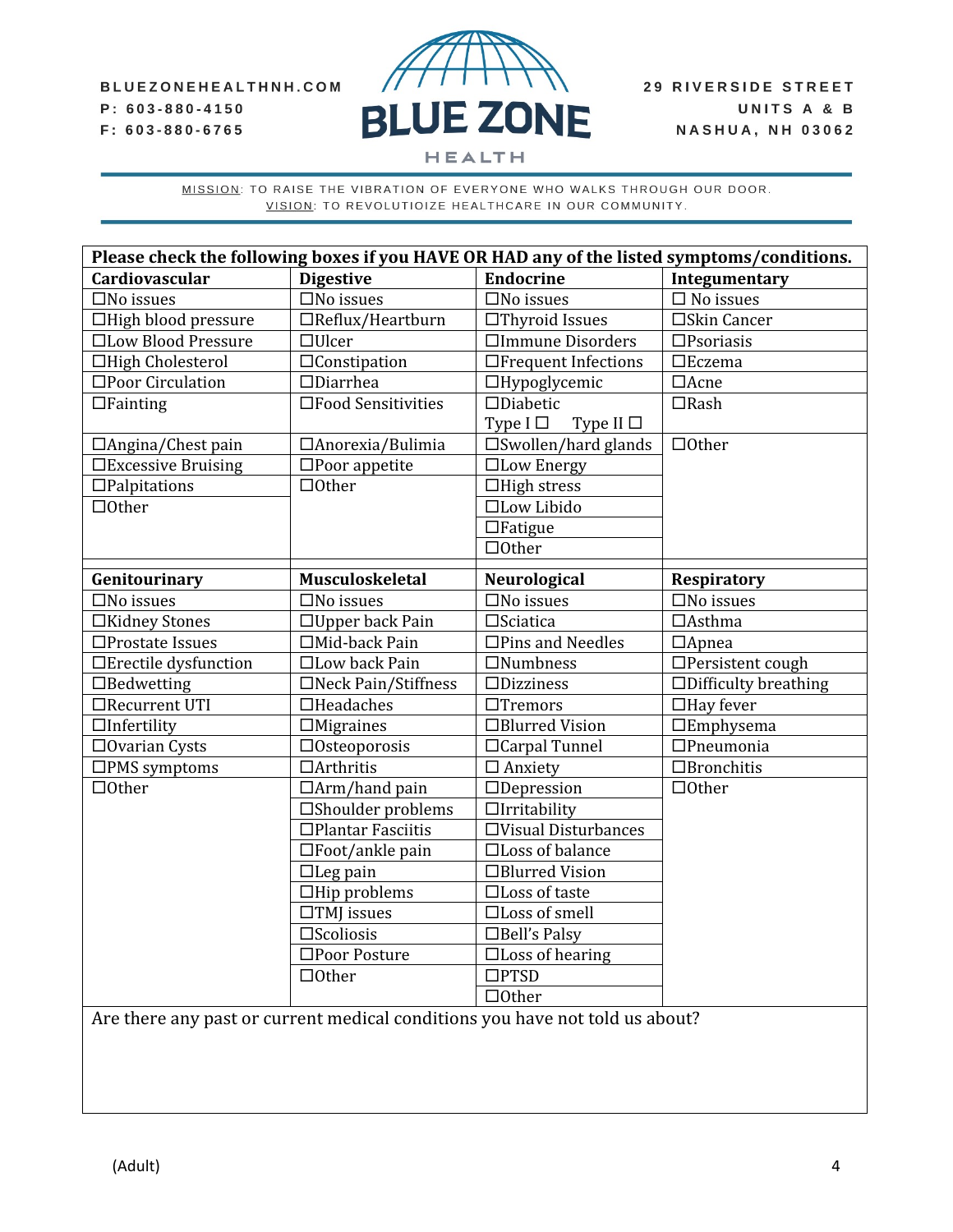

| <b>Health History</b>                                                                      |      |           |  |  |
|--------------------------------------------------------------------------------------------|------|-----------|--|--|
| Current Medications: Please list all prescriptions, over-the-counter medicines and dietary |      |           |  |  |
| supplements. If possible, include the brand name for supplements.                          |      |           |  |  |
| $\Box$ If NO current medications please check here.                                        |      |           |  |  |
| Medication/Supplement                                                                      | Dose | Frequency |  |  |
| 1.                                                                                         |      |           |  |  |
| 2.                                                                                         |      |           |  |  |
| 3.                                                                                         |      |           |  |  |
| 4.                                                                                         |      |           |  |  |
| 5.                                                                                         |      |           |  |  |
| 6.                                                                                         |      |           |  |  |
| 7.                                                                                         |      |           |  |  |
| Please list any known allergies you may have.                                              |      |           |  |  |
| If no known allergies, check here.<br>ப                                                    |      |           |  |  |
| 1.                                                                                         | 2.   |           |  |  |
| 3.                                                                                         | 4.   |           |  |  |

| Hospitalizations, Surgeries, and Injuries/Accidents<br>Please date/list reasons for any hospitalizations or surgical procedures. |        |  |
|----------------------------------------------------------------------------------------------------------------------------------|--------|--|
| Date                                                                                                                             | Reason |  |
|                                                                                                                                  |        |  |
| Please describe any other injuries/accidents not mentioned previously.                                                           |        |  |
| Date                                                                                                                             | Injury |  |
|                                                                                                                                  |        |  |
|                                                                                                                                  |        |  |
|                                                                                                                                  |        |  |

| <b>Family History</b>                                                                     |  |  |  |
|-------------------------------------------------------------------------------------------|--|--|--|
| Please include any pertinent, immediate family medical histories (Diabetes, hypertension, |  |  |  |
| cardiac arrest, stroke, cancer, rheumatoid arthritis etc.)                                |  |  |  |
|                                                                                           |  |  |  |
|                                                                                           |  |  |  |
|                                                                                           |  |  |  |
|                                                                                           |  |  |  |
|                                                                                           |  |  |  |
|                                                                                           |  |  |  |